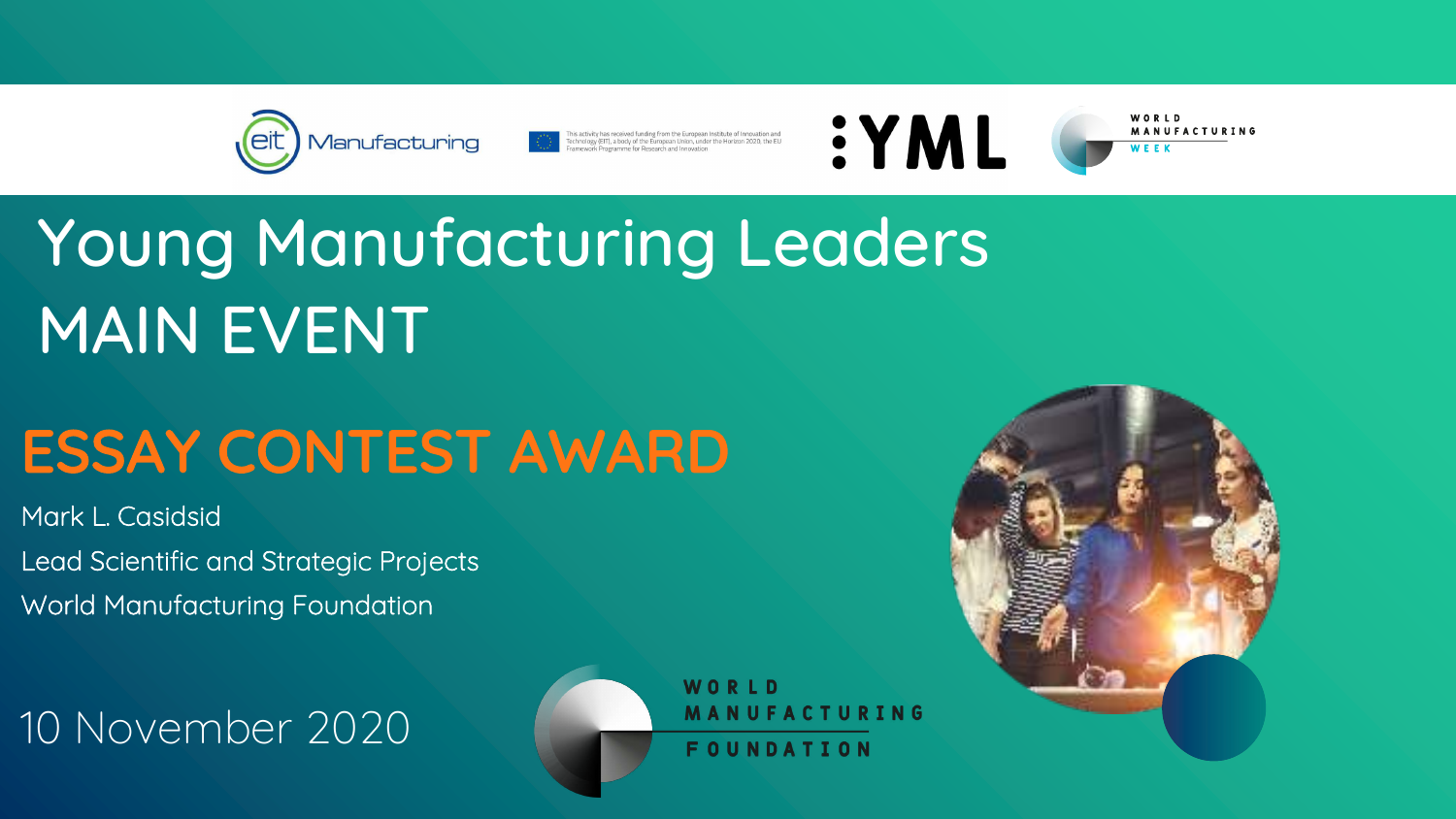## **Can workers and AI co-exist?**

#### City Hub Milan





This activity has received funding from the European Institute of Innovation and<br>Technology (EIT), a body of the European Union, under the Horizon 2020, the EU<br>Framework Programme for Research and Innovation





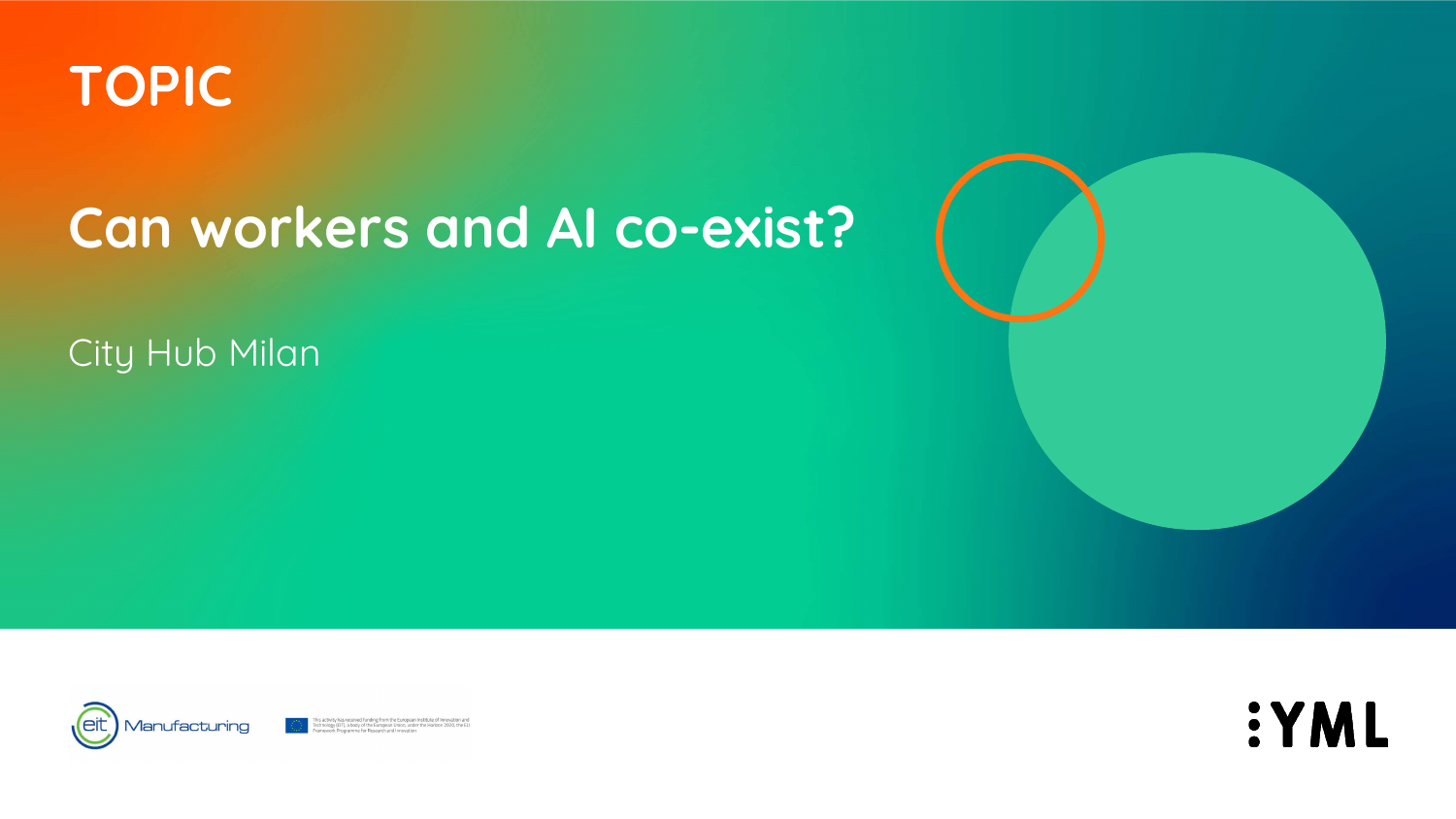Title of the essay

### **Help me to help you – The role of AI in supporting manufacturing workers**













## **THOMAS GITTLER & RAFAEL LORENZ City Hub Milan**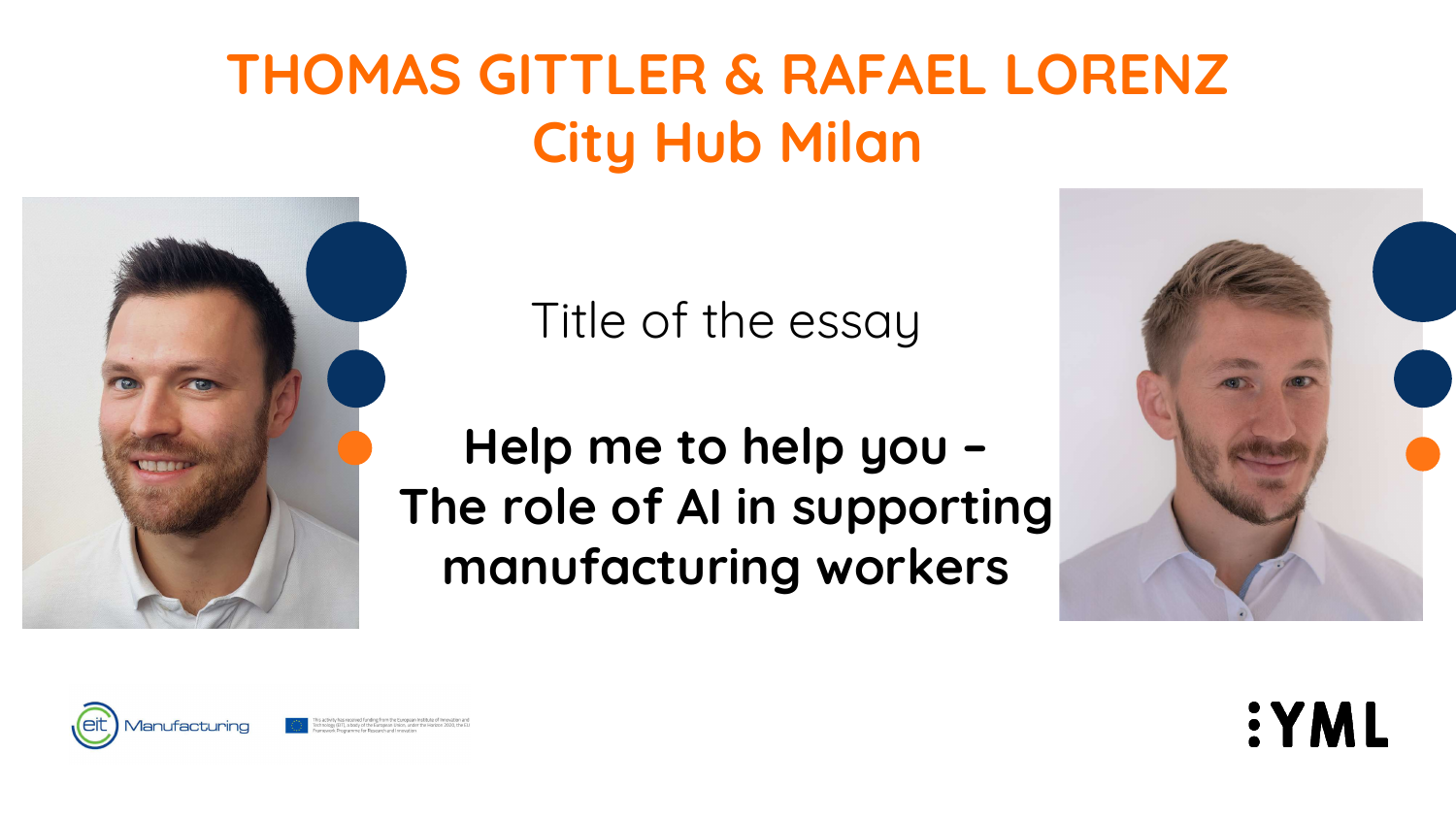



This activity has received funding from the European Institute of Inne nology (EIT), a body of the European Union, under the Horizon 2020, the E nework Programme for Research and Innovation

Title of the essay

**The WHY beyond the WHAT-People and Jobs in the Fourth Industrial Revolution**



**SYML** 

**ANDREA TANZINI City Hub Milan**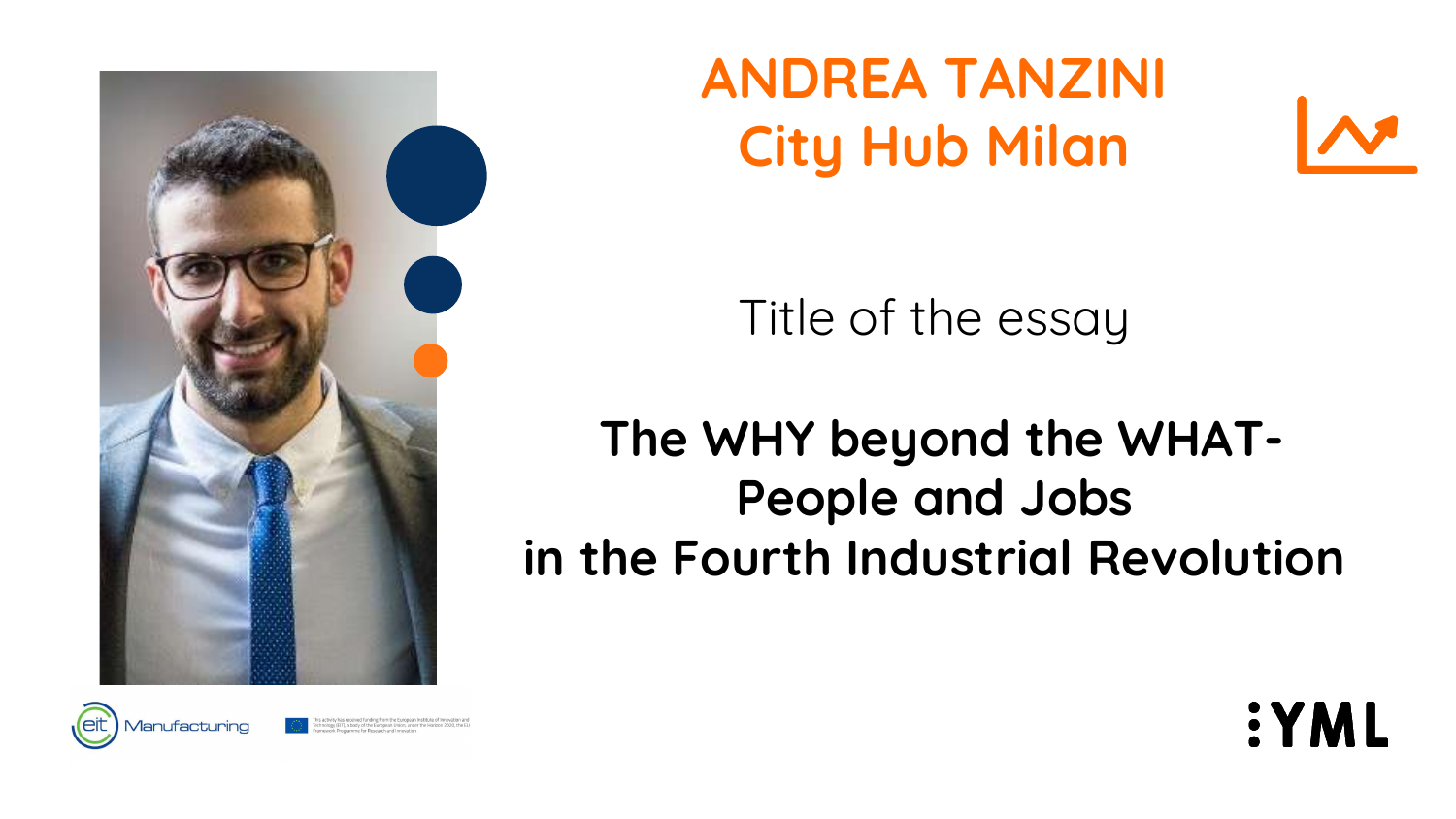## **The ethical questions surrounding AI in manufacturing: What needs to be done?**

#### City Hub Gothenburg





This activity has received funding from the European Institute of Innovation Technology (EIT), a body of the European Union, under the Horizon 2020, the B ramework Programme for Research and Innovatior







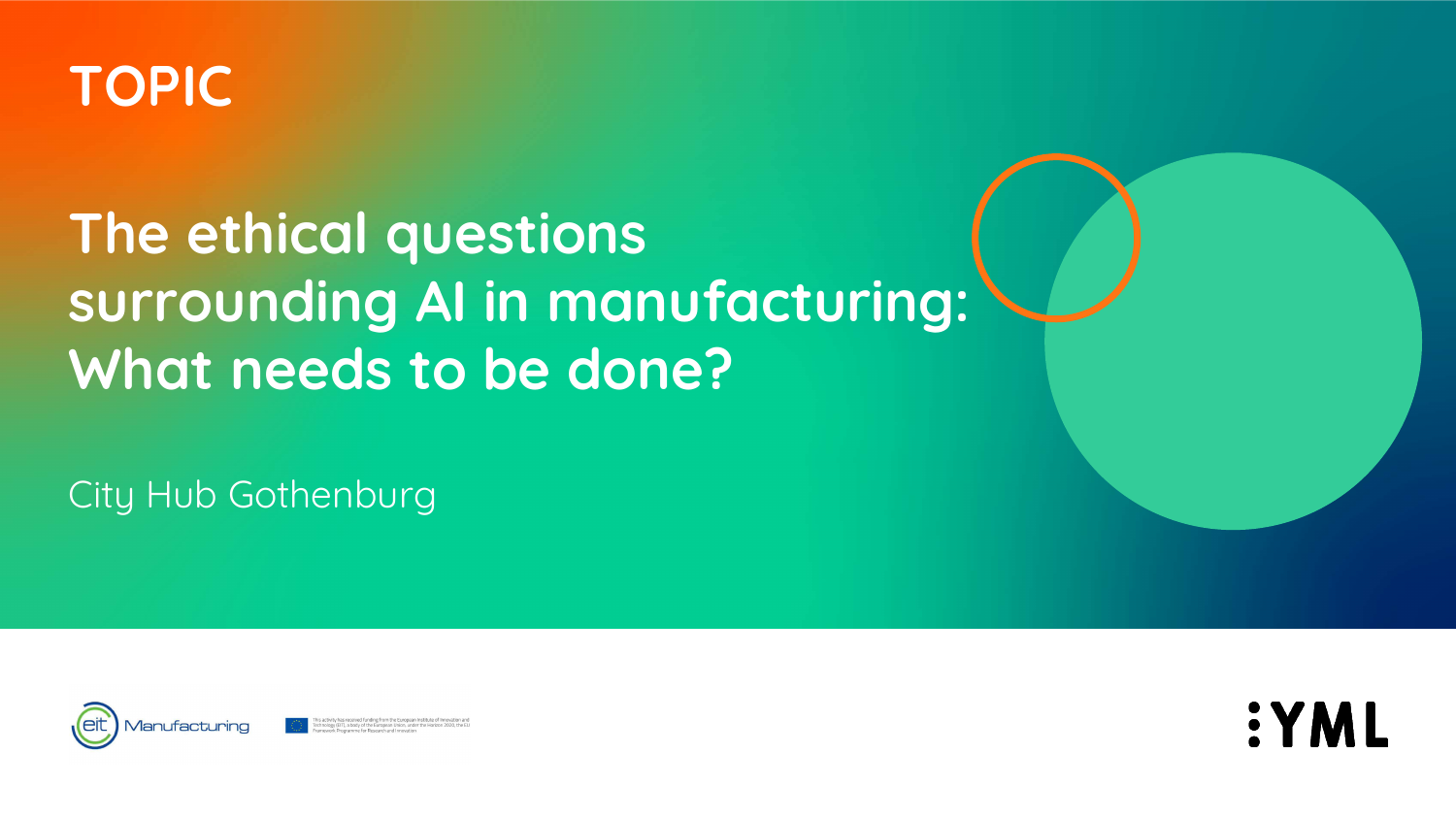Title of the essay

**Balancing the role of domain experts and data scientists in an AI-powered factory**



**SYML** 

**MUKUND SUBRAMANIYAN City Hub Gothenburg**







This activity has received funding from the European Institute of Inno Technology (EIT), a body of the European Union, under the Horizon 2020, the B amework Programme for Research and Innovatio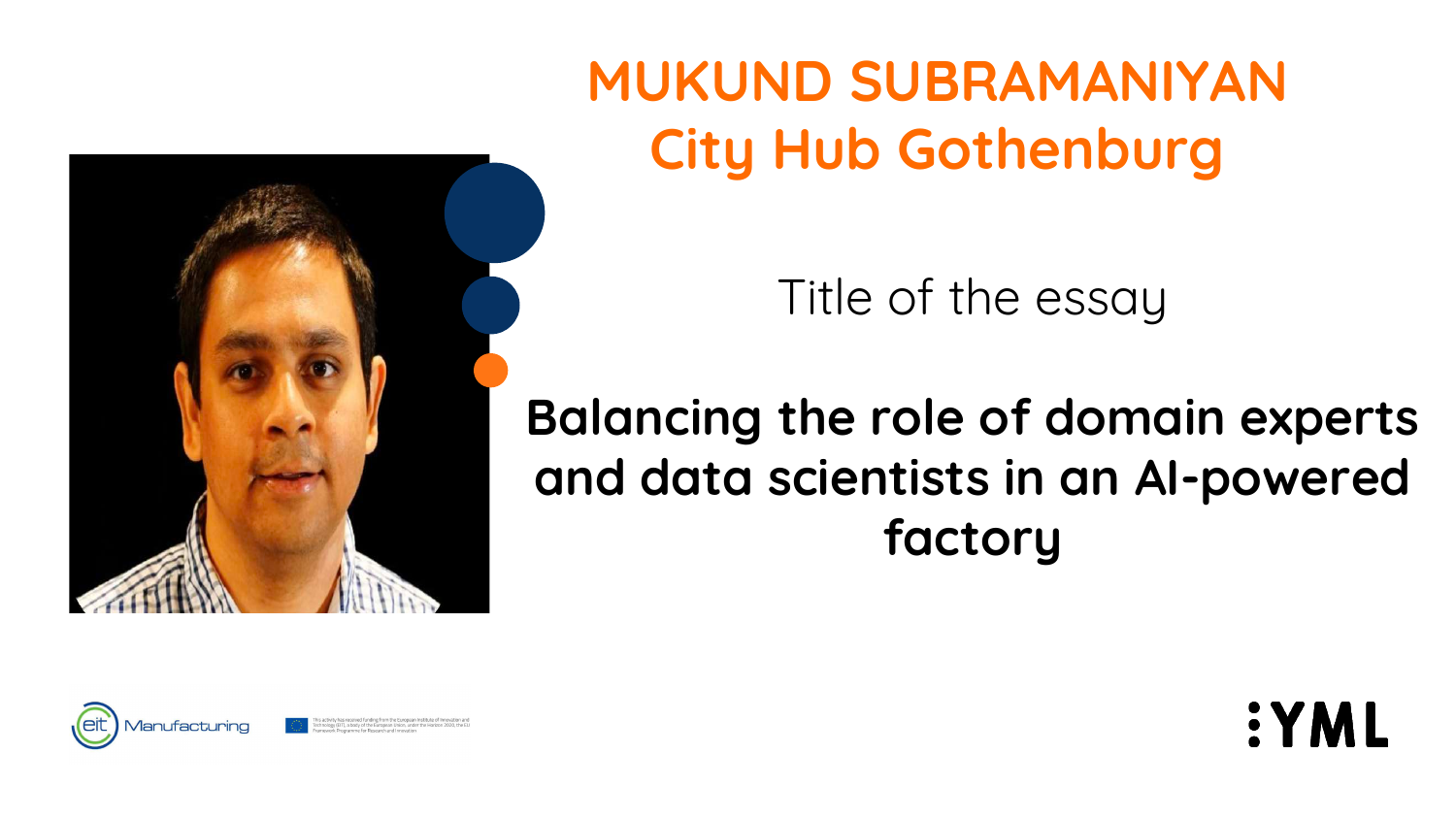## **How does AI support innovation and knowledge creation in manufacturing?**

City Hub Prague





This activity has received funding from the European Institute of Innovation Technology (EIT), a body of the European Union, under the Horizon 2020, the B ramework Programme for Research and Innovatior





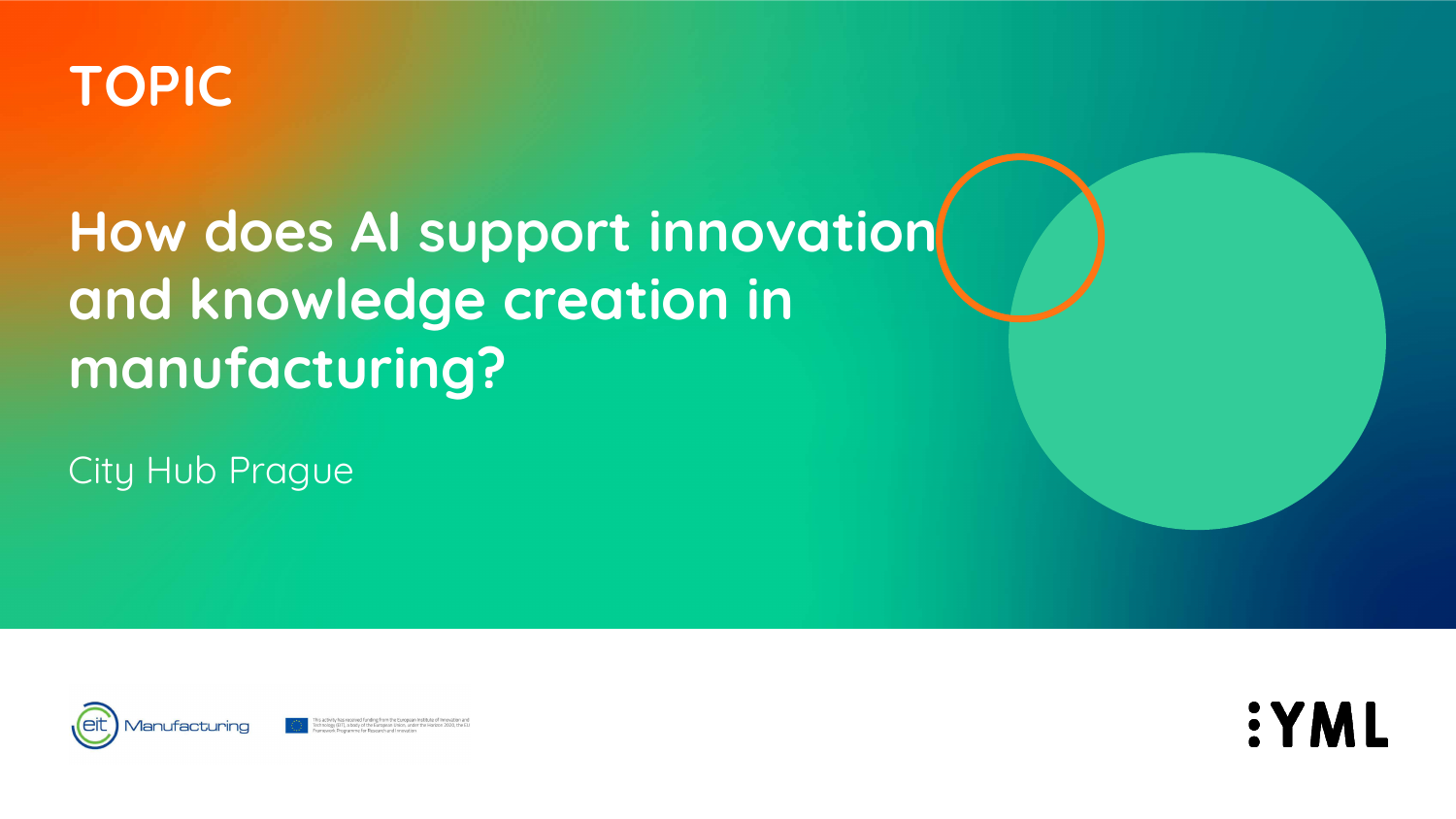





This activity has received funding from the European Institute of Innovation and Technology (EIT), a body of the European Union, under the Horizon 2020, the E ramework Programme for Research and Innovation

Title of the essay

### **How can generative design support human creativity?**



**SYML** 

**LUKÁŠ PELIKÁN City Hub Prague**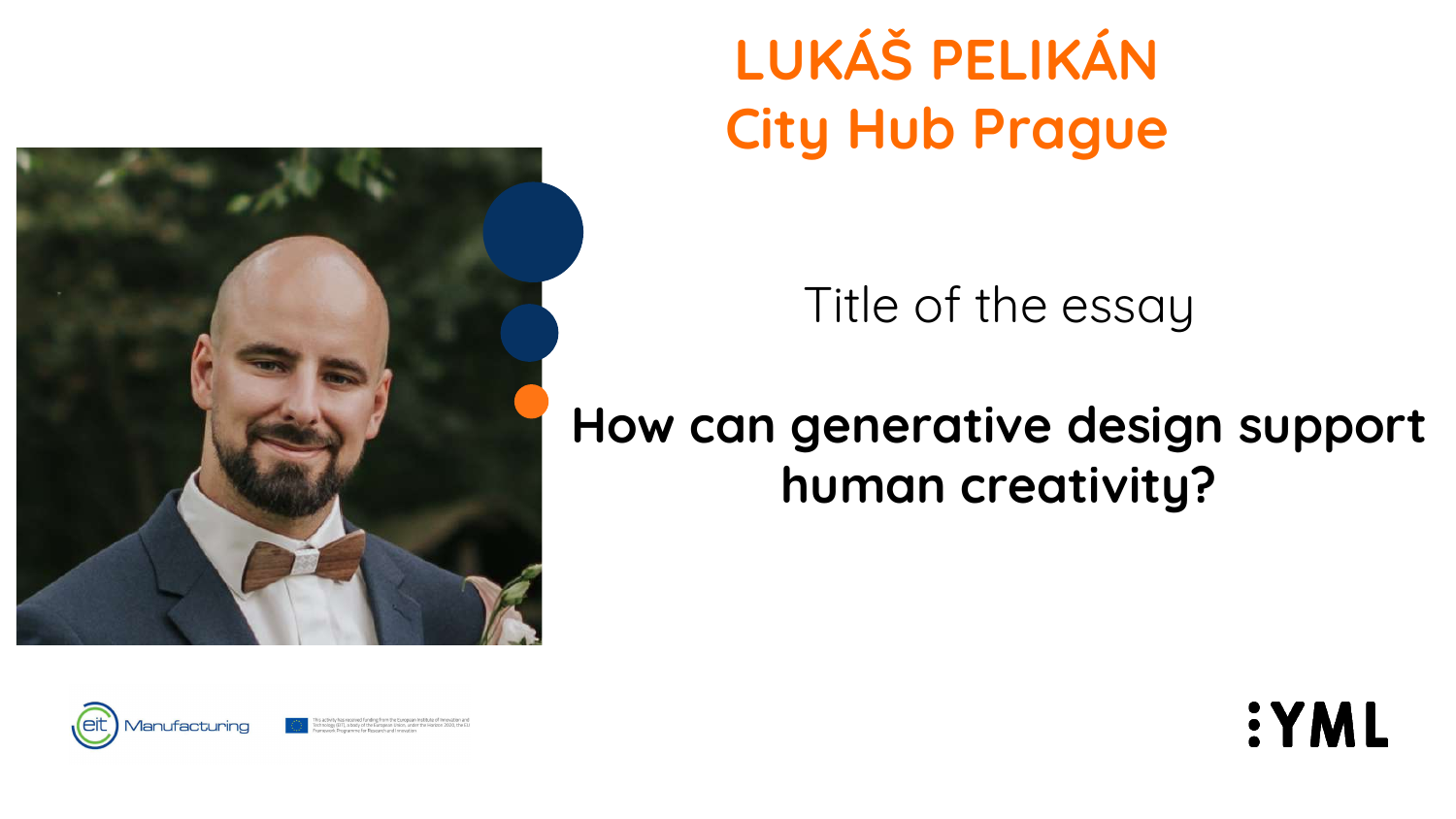## **How can AI improve the customer experience?**

#### City Hub Bilbao





This activity has received funding from the European Institute of Innovation and<br>Technology (EIT), a body of the European Union, under the Horizon 2020, the EU<br>Framework Programme for Research and Innovation





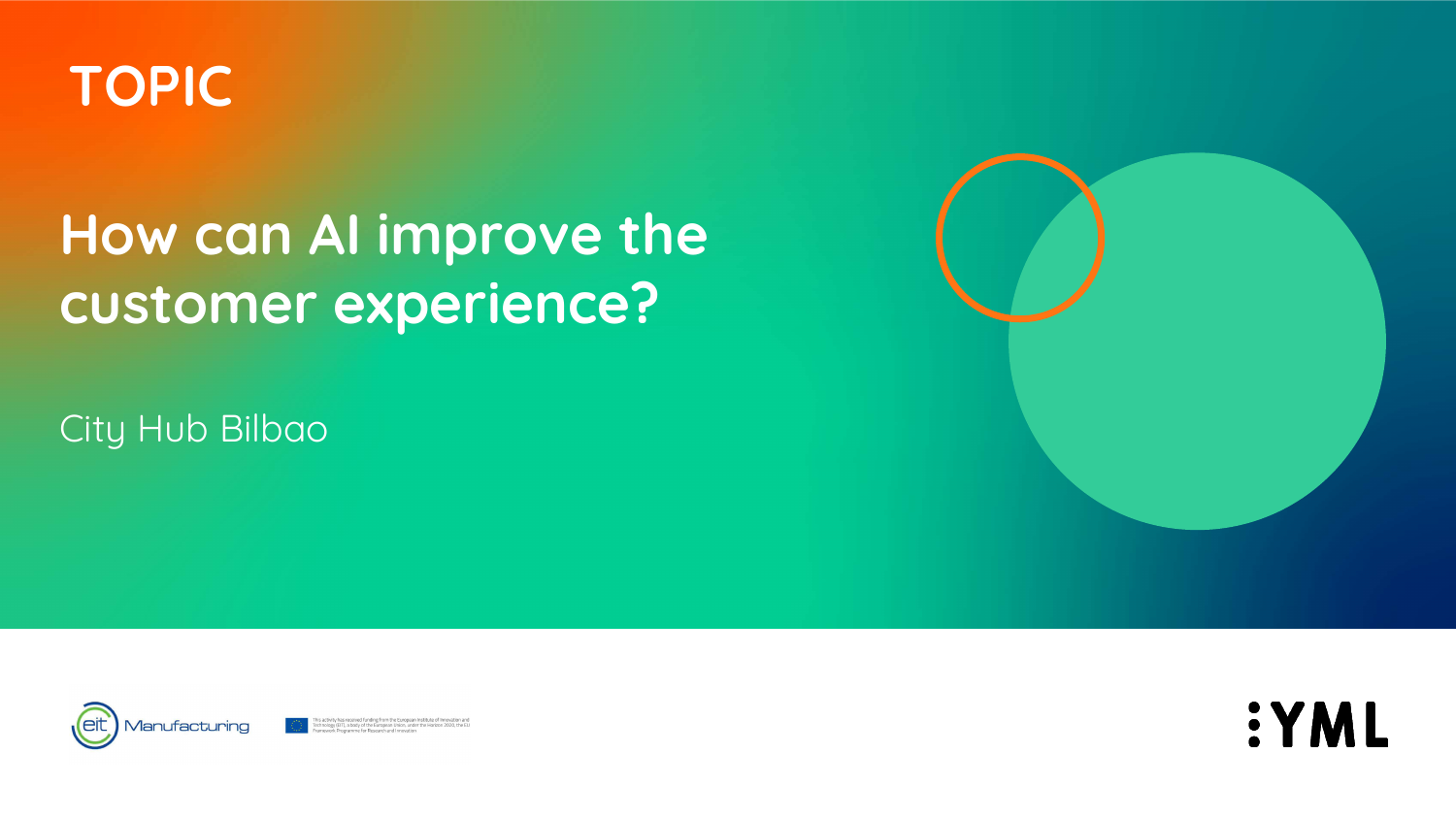Title of the Essay

**Artificial Intelligence applied to the manufacturing of the future**



**SYML** 







**NAIA AURREKOETXEA PALACIOS City Hub Bilbao**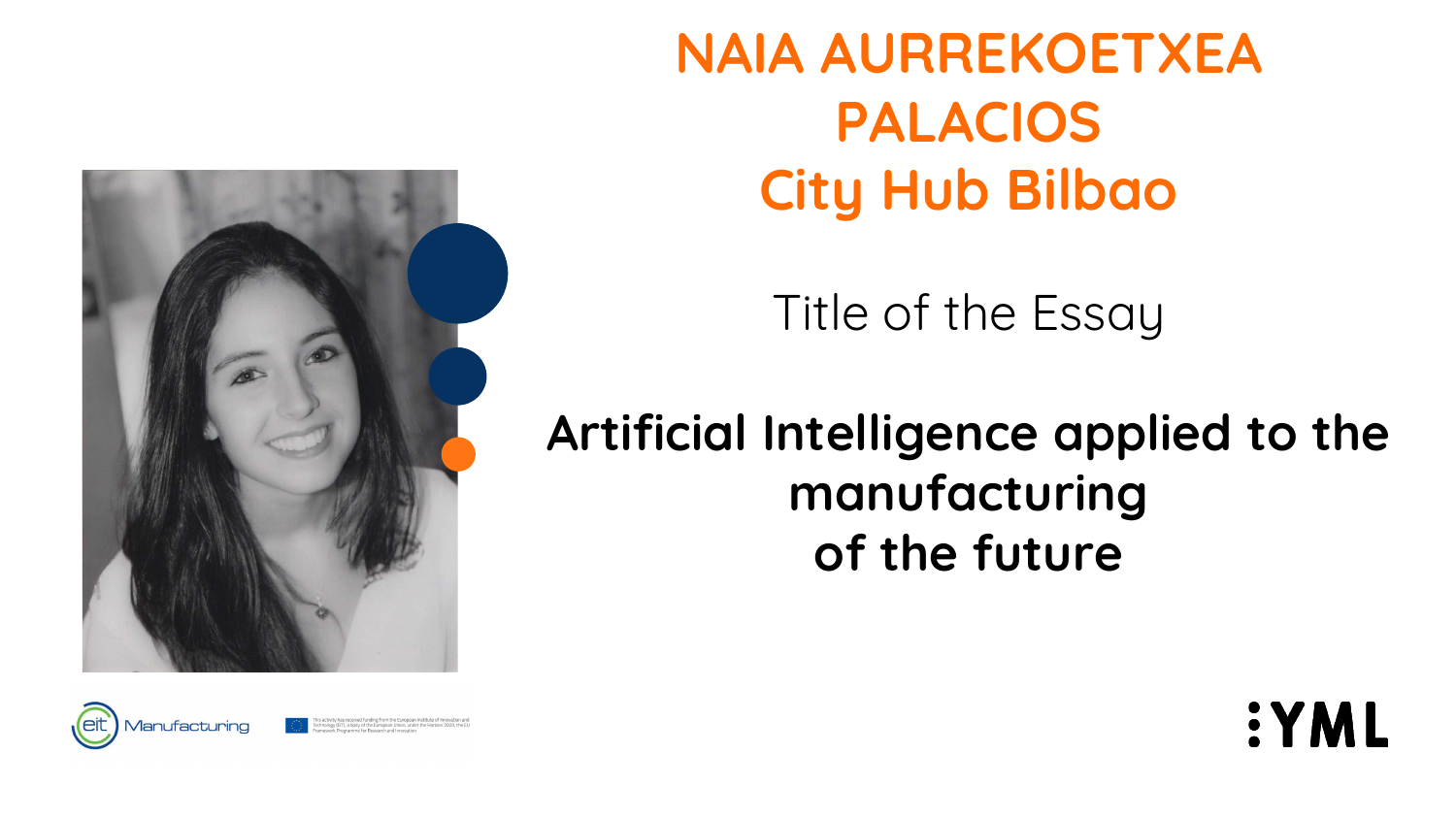

## SPECIAL MENTIONS





This activity has received funding from the European Institute of Innovation and<br>Technology (EIT), a body of the European Union, under the Horizon 2020, the EU<br>Framework Programme for Research and Innovation



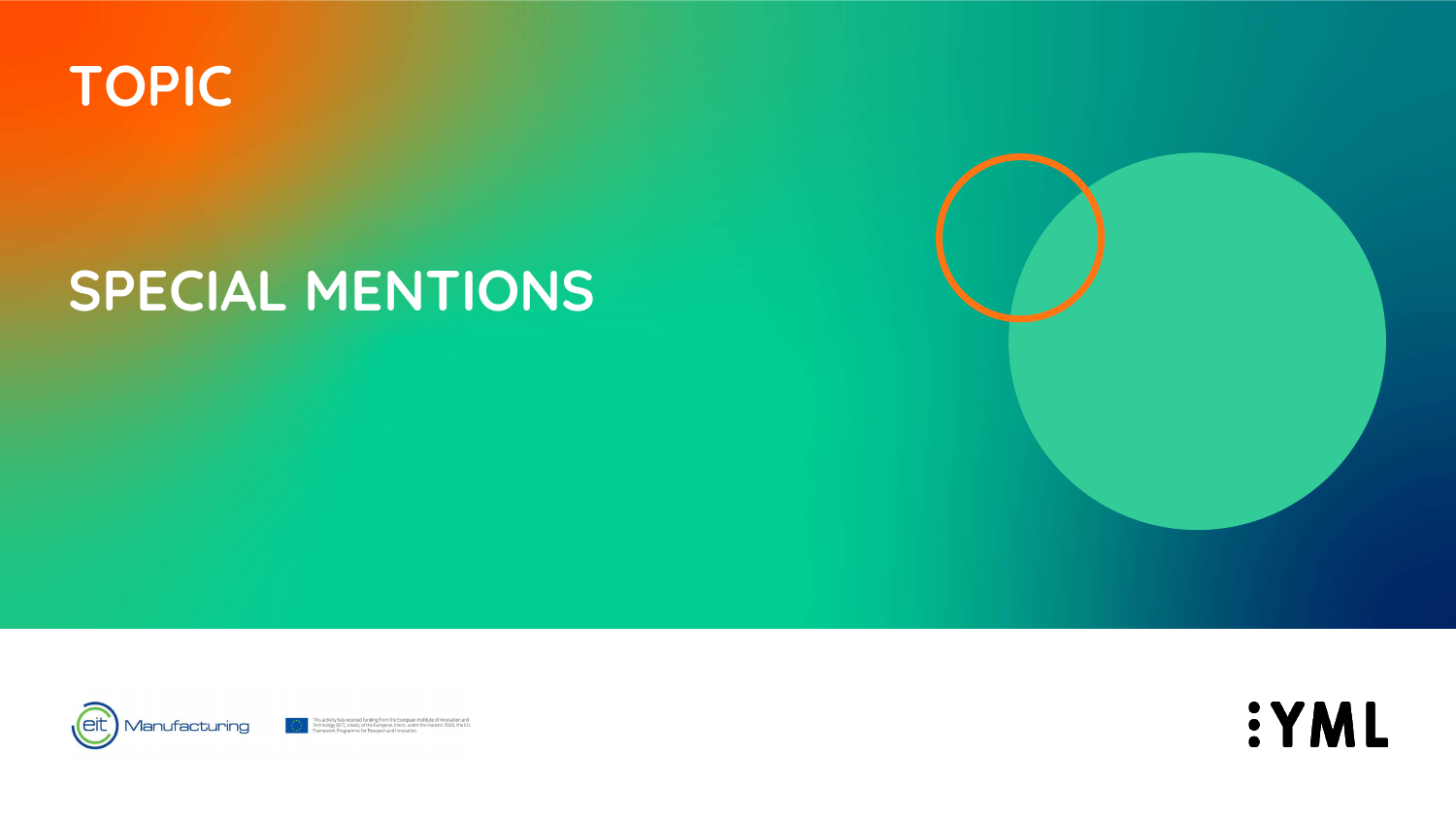### **Alessandro Fumi & Dino Galassi City Hub Milan**

**Do human workers still make sense in the AI era? Collaborative robotics has the answer**







AI: Challenge for the **New Generation?**





### **Alessio Fino City Hub Milan**

#### **A powerful cooperation or a disastrous substitution**

**Ludmila Ružicková City Hub Prague**